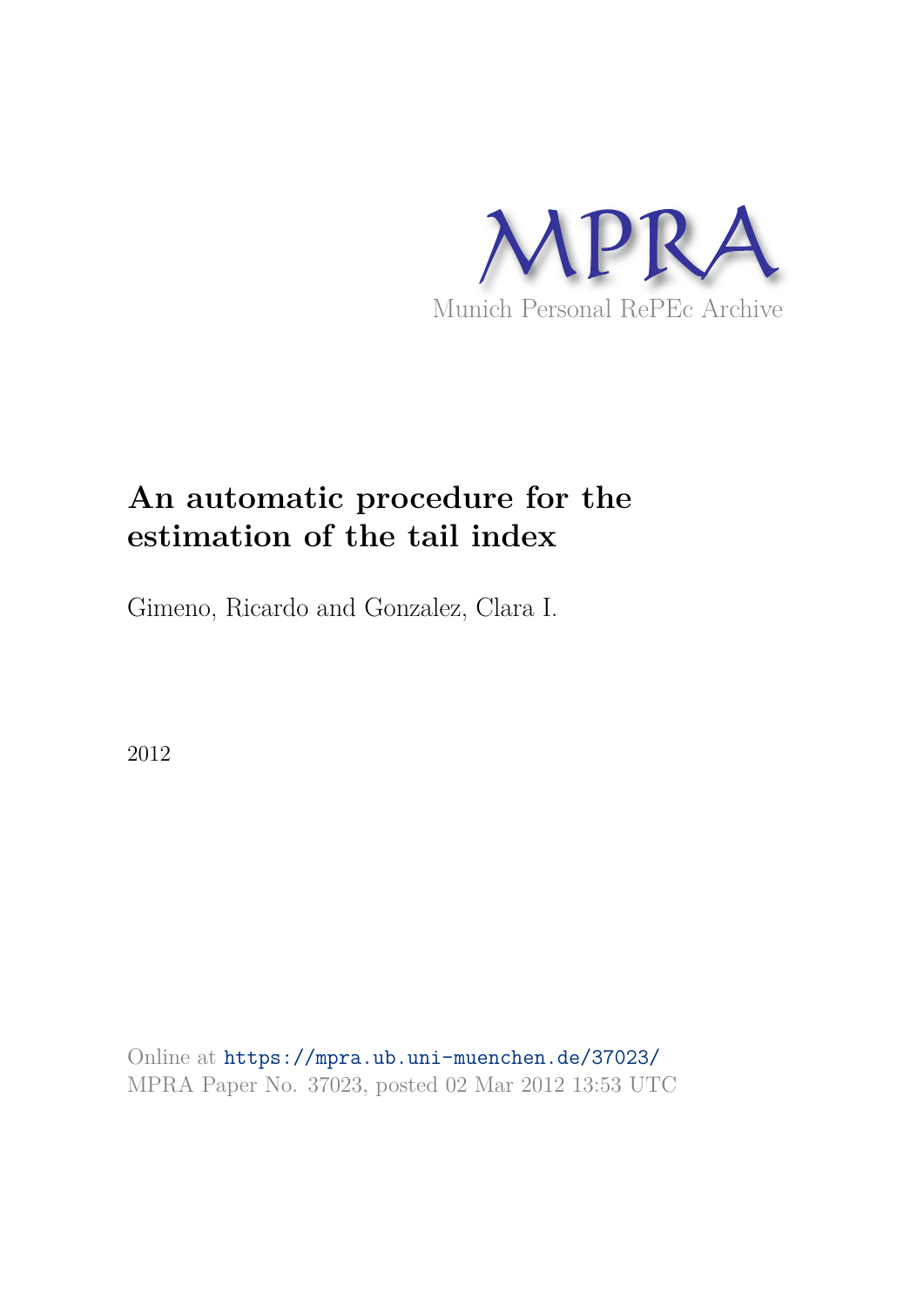## An Automatic Procedure for the Estimation of the Tail Index

Ricardo Gimeno<sup>a,1</sup>, Clara I. Gonzalez<sup>b,\*</sup>

<sup>a</sup>Banco de España  $^{b}$ FEDEA

### Abstract

Extreme Value Theory is increasingly used in the modelling of financial time series. The non-normality of stock returns leads to the search for alternative distributions that allows skewness and leptokurtic behavior. One of the most used distributions is the Pareto Distribution because it allows non-normal behaviour, which requires the estimation of a tail index.

This paper provides a new method for estimating the tail index. We propose an automatic procedure based on the computation of successive normality tests over the whole of the distribution in order to estimate a Gaussian Distribution for the central returns and two Pareto distributions for the tails. We find that the method proposed is an automatic procedure that can be computed without need of an external agent to take the decision, so it is clearly objective.

Keywords: Tail Index; Hill estimator; Normality Test

<sup>∗</sup>Corresponding author. Foundation for Applied Economic Studies (FEDEA). Jorge Juan 46, 28001 Madrid (Spain). e-mail: gonzalez.claraisabel@gmail.com

<sup>&</sup>lt;sup>1</sup>Banco de España. Alcalá 48, 2801 Madrid, (Spain).  $e$ -mail: ricardo.gimeno@bde.es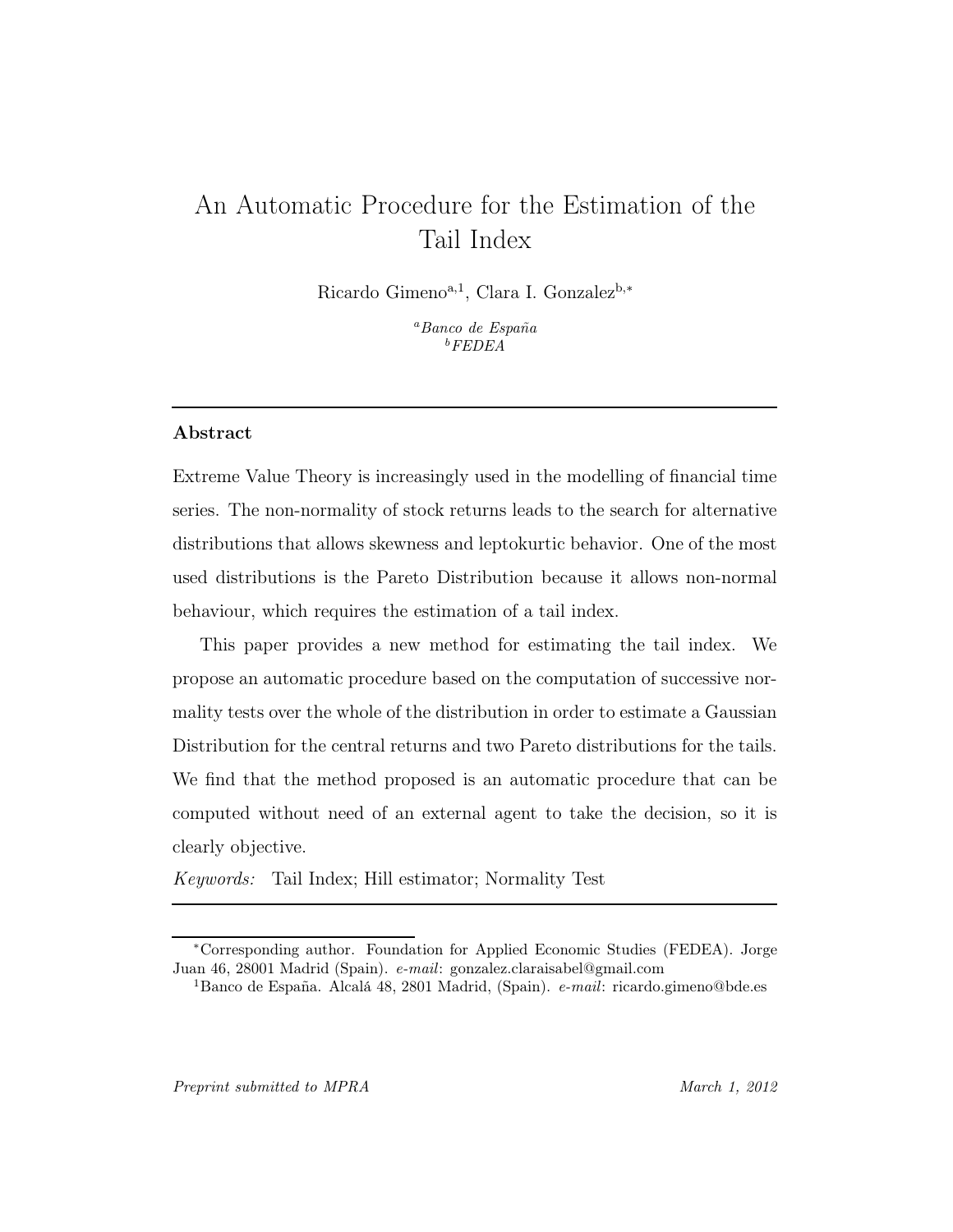#### 1. Introduction

Extreme price movements are a common fact during the normal functioning of financial markets and during highly volatile periods corresponding to financial crises, like for example stock market crashes.

In the last decades, researches has been focused in modelling and estimating financial time series. However, most of this studies are concerned about expected returns, volatility or correlations, and not so much attention has been paid to extreme movements. Previous works in the use of extreme value to explain the fluctuations of the financial time series are Rothschild and Stiglitz (1970), who used the weight of the tails of two random variables in order to suggest a best definition of the risk increase than the usual variance, Parkinson (1980) discovered that extreme values offer an useful information in order to estimate volatility more efficiently, Haan et al. (1989) showed that the maximum of a distribution will be a Frechet one if the change in the stock price follows an ARCH process, Jansen and de Vries (1991) used extreme values in order to research the fat of the distribution tails.

It is a common conclusion in financial literature that the distribution of stock returns shows heavy tails, it means that there are more realizations in the tails than is to be expected if it had a normal distribution. In other words, stock return data shows more extreme realizations than can be accounted for by the normal distribution. Moreover round the mean value, the very small movements, there are more likelihood than expected. So the medium values are going to show a lower likelihood than the normal behavior. Originally Mandelbrot (1963), and later Fama (1965), pointed out that the distribution of the empirical returns is often leptokurtic and frequently positively skewed,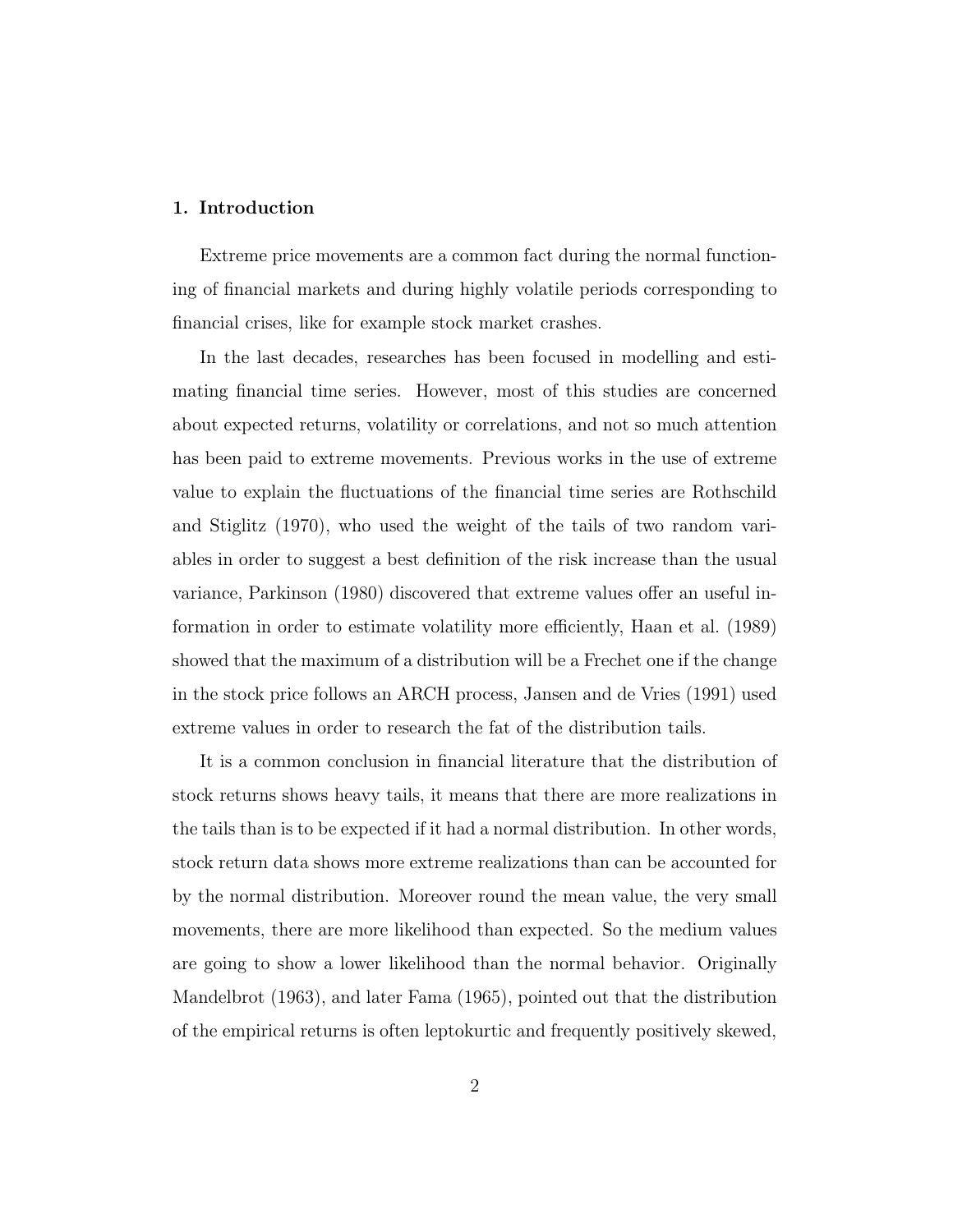which implies that it is peaked and fat-tailed.

This observation is of vital importance to risk management, and in particular to Value-at-Risk analysis, because it is the behavior of extremely low returns that causes large losses. EVT is a useful supplementary risk measure in risk management as a method for modelling and measuring this extreme risks. The seminal work of EVT is the one of Gnedenko (1943) who establishes three types of non-degenerated distributions for the standardized maximum: Frechet, Weibull and Gumbel. Galambos (1978) gives a rigorous account of the probability aspects of extreme value theory. Longin (1996) analysis extreme movements in the U.S. stock market, and obtains empirically that the extreme returns has a Frechet distribution. Moreover, applications of extreme value theory in insurance and finance can be found in Embrechts et al. (1997) and Reiss and Thomas (1997).

The structure of this article is as follows, in section 2 Extreme Value Theory is introduced. Then we brought up the Generalized Pareto Distribution in section 3 and the Pareto Distribution in section 4. Finally, in section 5 is proposed a new methodology for the estimation of the threshold value of the tail index.

#### 2. Introduction to Extreme Value Theory

There are two classes of extreme value distributions who are used to find the correct limit distributions for maxima and minima. The first class was proposed by Jenkinson (1955), a Generalized Extreme Value (GEV) distribution that includes the three standard extreme value distributions established by Gnedenko (1943): Frechet, Weibull, and Gumbel.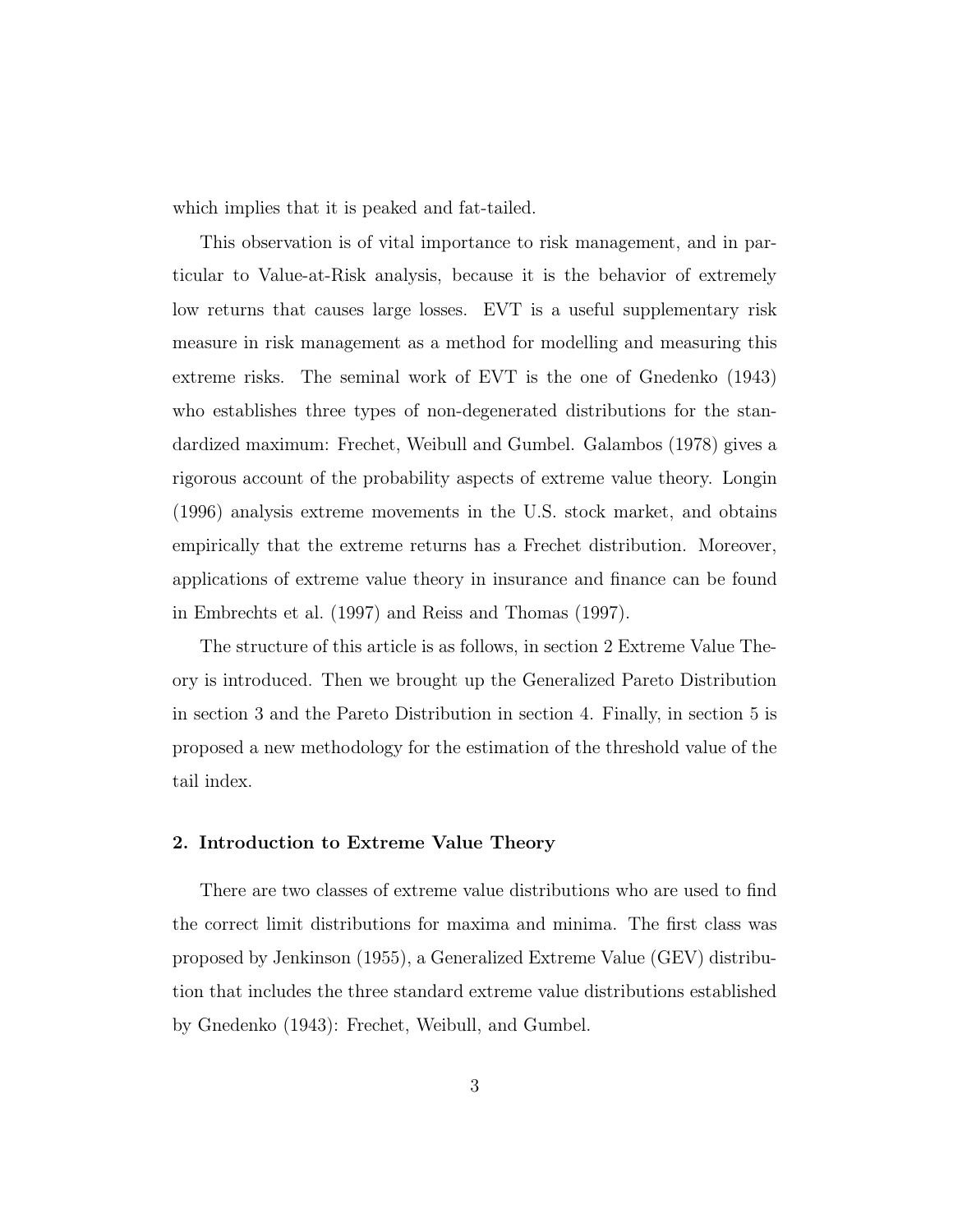The second class includes the distribution of excess over a given threshold, what it is interesting in modelling the behavior of the excess loss once a high threshold (loss) is reached. A more modern group of models are the Peaks-Over-Threshold (POT) models, that can be used to estimate the excess distribution with respect to a threshold level  $a$ , and to estimate the tail shape of the original distribution.

Within the POT class of models we can find two sorts of models, one of them is the semi-parametric model family built around the Hill estimator and its relatives Beirlant et al. (1996); Danielsson et al. (1998) and other are the fully parametric models based on de generalized Pareto distribution or GDP Embrechts et al. (1999).

There has been in the last years several researches about the adaptation of the stable Pareto distribution in order to model the unconditional distribution of returns, the first considerations about it are the researches of Mandelbrot (1963) and Fama (1963, 1965). Not always the stable class of models are suitable to apply to leptokurtic and skewed returns, despite they are suitable in a theoretical approach.

Hill estimator (Hill, 1975) and other similar tail estimators, are known because they are not reliable in-even large-finite samples (cf. Mittnik and Rachev (1993), McCulloch (1997), Resnick (1997) and Mittnik et al. (1998)) and even worse for data with GARCH structures (Mittnik et al., 2000).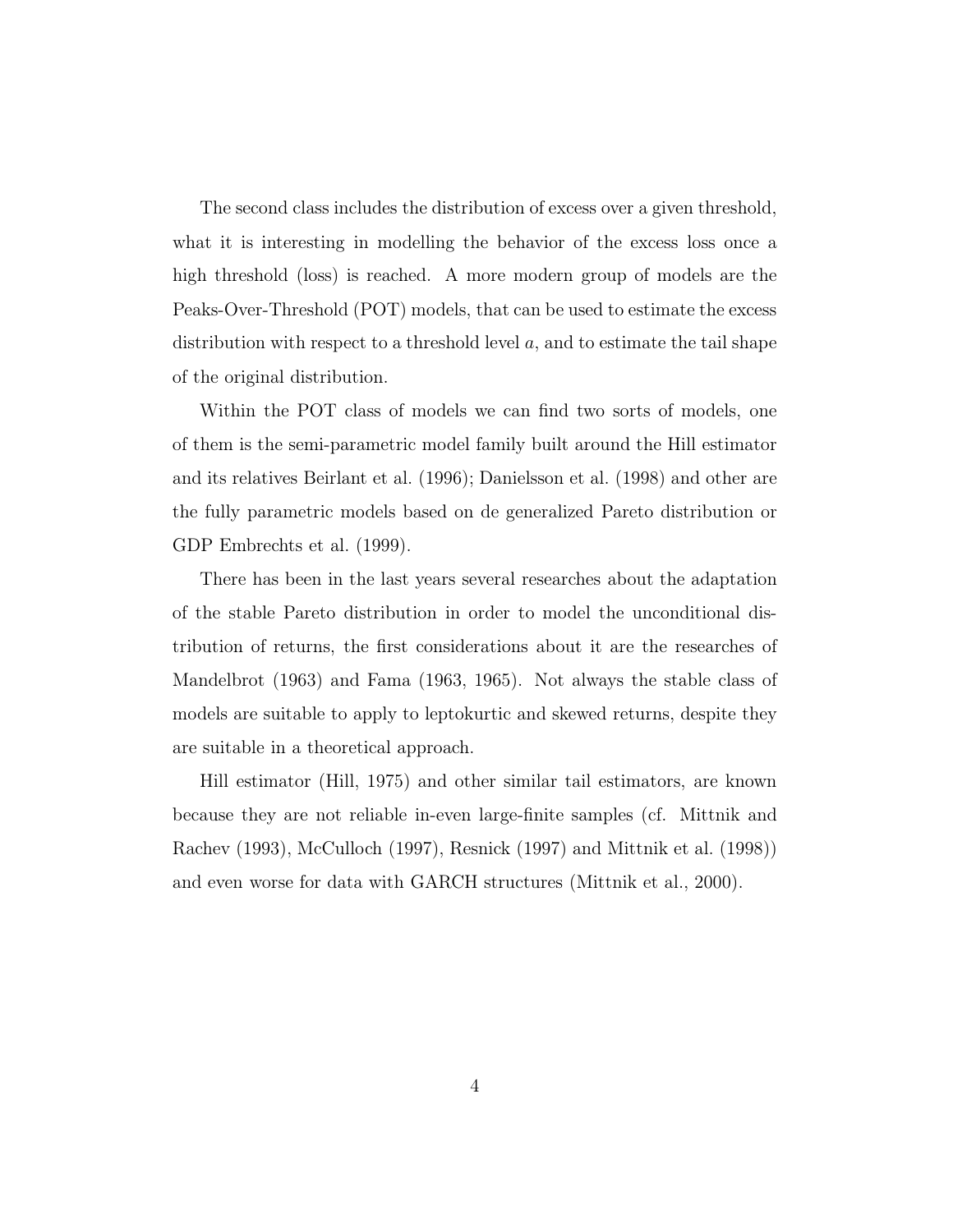#### 3. Generalized Pareto Distribution

The Generalised Pareto Distribution (GPD) is a two parameter distribution and its importance in extreme value theory was observed by Pickands (1975) who showed basically that the GDP offers a good approximation of the tail of the distribution of returns for some fixed  $\xi$  as a shape parameter and  $\beta$  as an additional parameter that is  $\beta > 0$ . Its distribution function is the following,

$$
G_{\xi,\beta}(x) = \begin{cases} 1 - \left(1 + \xi \frac{x}{\beta}\right)^{\frac{-1}{\xi}} & \text{if } \xi \neq 0 \\ 1 - e^{-\frac{x}{\beta}} & \text{if } \xi = 0 \end{cases}
$$
 (1)

where  $x \geq 0$  when  $\xi \geq 0$  and  $0 \leq x \leq \frac{-\beta}{\xi}$  when  $\xi < 0$ . The sign of the shape parameter  $\xi$  determines its tail behavior and thus the tail behavior of the original distribution.

This distribution is generalized in the sense that it subsumes other distributions under a common parametric form. If  $\xi > 0$  the tail of the distribution function  $G_{\xi,\beta}(x)$  decays like a power function  $x^{-\frac{1}{\xi}}$ , in this case, the function  $G_{\xi,\beta}$  belongs to a family of heavy-tailed distributions that includes: the Pareto, log-gamma, Cauchy and t-distributions and others. For  $\xi = 0$  the tail for  $G_{\xi,\beta}$  decreases exponentially, and belongs to a class of medium-tailed distributions that include the normal, exponential, gamma and lognormal distributions. Finally if,  $\xi < 0$  is known as a Pareto Type II distribution, the underlying distribution  $G_{\xi,\beta}$  is characterized by a finite right endpoint, this class of short-tailed distributions includes the uniform and beta distributions.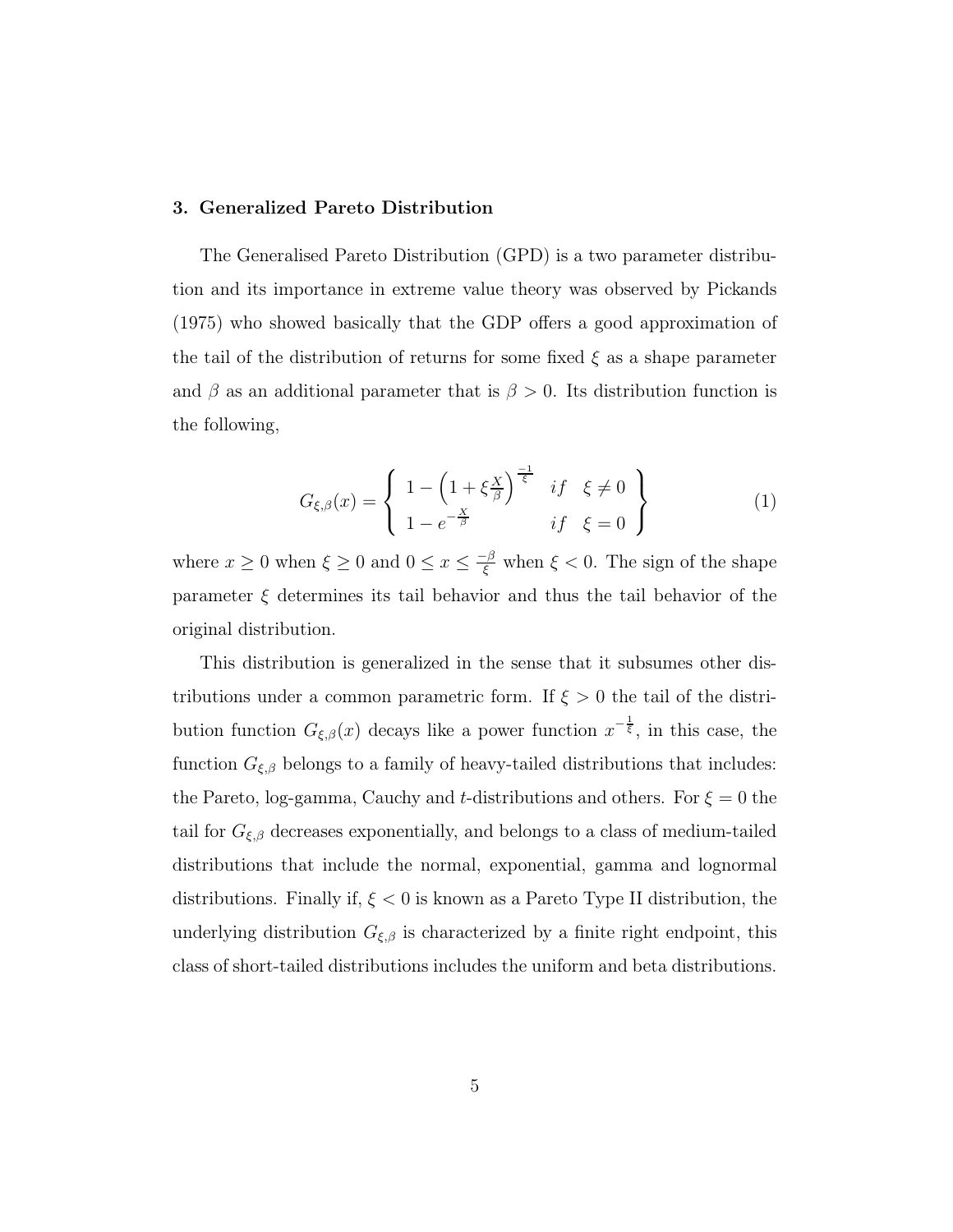#### 4. The Pareto Distribution

The first of the three previous groups of distributions, when  $\xi > 0$ , is the most relevant case for risk management purposes because implies a GDP with heavy tails. This is the reason why the Pareto distribution is the most used in fat-tailed distributions. It is considered as a truncated distribution, because the right tail of the distribution has values greater than an specific value a or threshold. It has this probability density distribution

$$
f(x, a, \alpha) = \alpha \frac{a^{\alpha}}{x^{\alpha+1}}
$$
 (2)

with  $x \ge a$  and  $\alpha$  the tail index.

But we are interested in the extreme movements that lead to large losses, so we have to focus on the left tail where the values are below a certain threshold level. The cumulative distribution function of the Pareto distribution will be

$$
F(-x) \approx a x^{-\alpha} \tag{3}
$$

with  $\alpha > 0$ .

The issue is how we can obtain the value of a or threshold level and of  $\alpha$  or tail index, if the threshold is known then  $\alpha$  can be estimated by the maximum likelihood method. The maximum likelihood estimator of the reciprocal of the tail index,  $\gamma \equiv 1/\alpha$ , is obtained from the Hill estimator (Hill, 1975): (equation 4),

$$
\widehat{\gamma}_H \equiv 1/\widehat{\alpha}_{ML} = \frac{\sum_{i=1}^n \log \frac{x_i}{a}}{n} \tag{4}
$$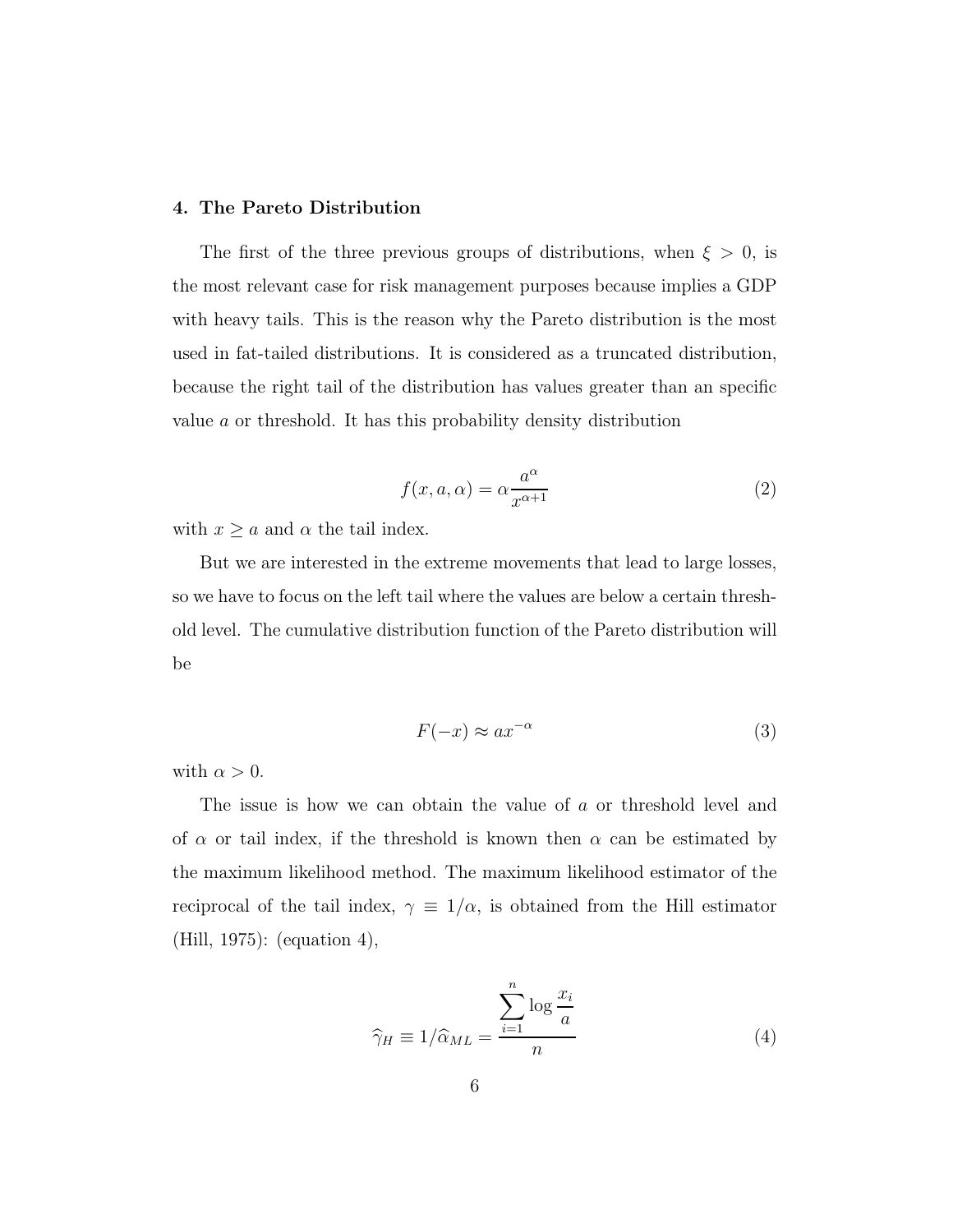We usually not know the threshold value  $\alpha$  from where the empirical distribution behaves as a Pareto distribution, the choice off this cut-off point is the more important of all the estimation results. In order to find it, the usual method consists in calculating and plotting the Hill estimator for different values of the threshold  $a$  (Drees et al., 2000), to search those value where the tail index is stable, so that the threshold  $\alpha$  is selected from the hill plot for the stable areas of the tail index (In figure 1 we present the Hill plot for the FTSE 100 index). However, this choice is not always clear. In fact, this method applies well for a GPD or close to GPD type distribution. As stated by Bensalah (2000), the Hill estimator is the maximum likelihood for a GPD and since the extreme distribution converges to a GPD over a high threshold u its use is justified.

#### 5. The distribution of financial returns. Identification of outliers

It is a common place now in the literature, since the initial works of Mandelbrot (1963) and Fama (1965) that the hypothesis of normality must be rejected. The three features that are commonly alleged as the causes of this rejection are:

- 1. Fat tails or extreme values in the distribution. The tails of the distributions concentrate more probability than is supposed on a Gaussian distribution.
- 2. Cluster of probability near the mean value of the distribution. Most of the movements in asset prices are relatively small.
- 3. The extreme movements are more frequent in the left side of the distribution, as a consequence of the higher sensibility of the market to bad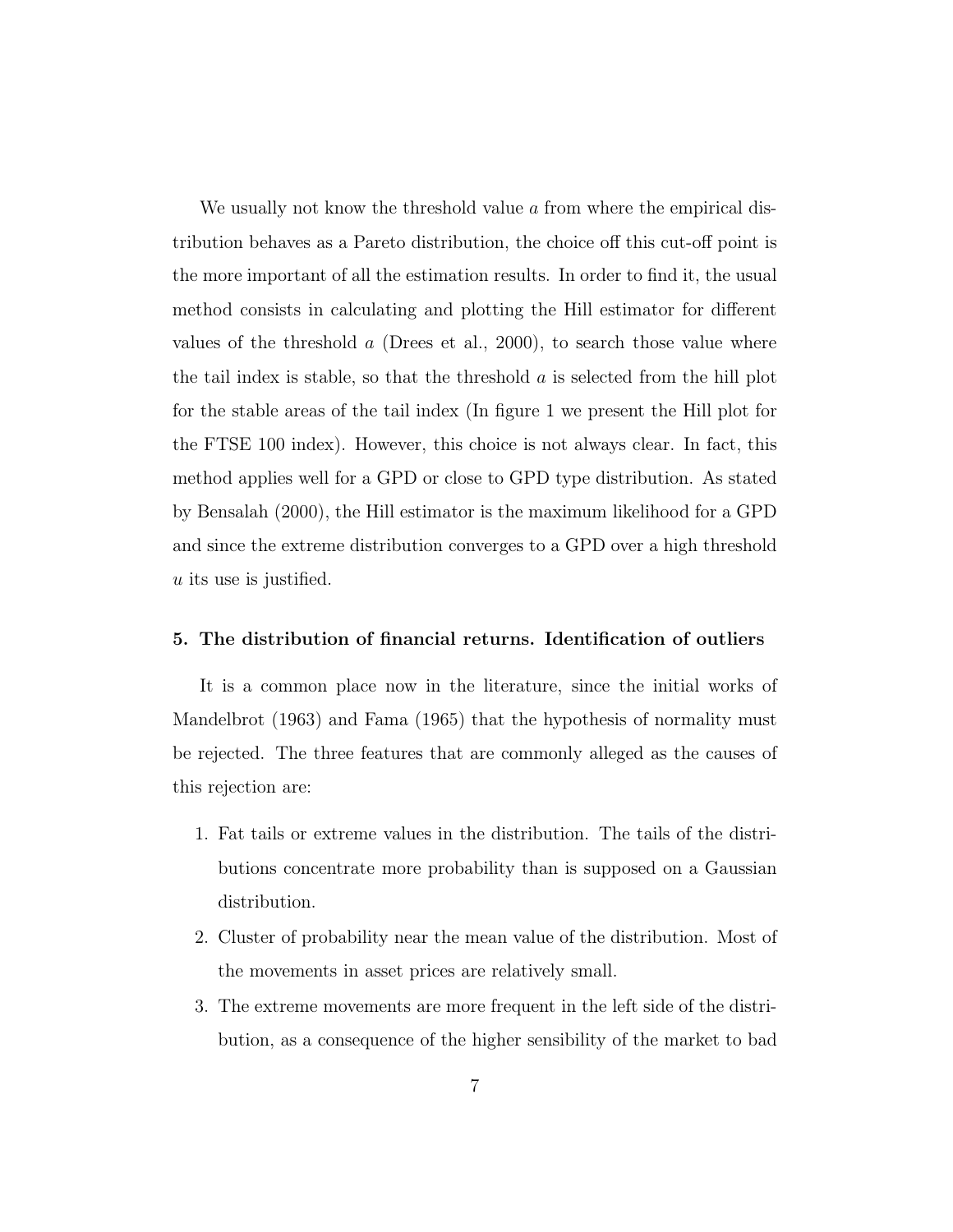news.

The first two features lead to a leptokurtic distribution, and the third feature to the presence of skewness in the distribution. Figure 2 shows this features plotting the histogram of the returns in the case of four different stock indexes: S&P500 (NYSE), FTSE100 (London), CAC40 (Paris) and IBEX35 (Madrid). Table 1 shows the mean, standard deviation, skewness  $(g_3 = \frac{m_3}{s^3})$  $\frac{m_3}{s^3}$ ) and kurtosis  $(g_4 = \frac{m_4}{s^4})$  $\frac{m_4}{s^4} - 3$  coefficient. All of them have left skewness and an excess of kurtosis.

Extreme Value Theory as it is applied to financial markets assume that the tails of the distribution are governed by a different function than the rest of the distribution. The tails are then fitted with a Pareto distribution as presented in section 4. The Hill estimator (equation 4) is then used to split the returns in extreme and non-extreme returns. This estimation explains one of the three features of the asset returns and require a subjective selection of the threshold in the region where the hill estimator remains stable (Figure 1).

It is our aim to obtain a method for the estimation of the threshold that not only explains the fat tails, but also the skewness and kurtosis of the distribution. The distribution of the whole asset returns can be obtained as a mixture of a gaussian function for the center of the distribution and two Pareto laws for both tails as presented in figure 3.

If the tails are explained by two Pareto laws, the rest of the distribution will have a lower standard deviation. After diminishing the value of the variance, the gaussian function will be concentrated around the mean value as can be seen in figure 4. The mixture of normal distribution and Pareto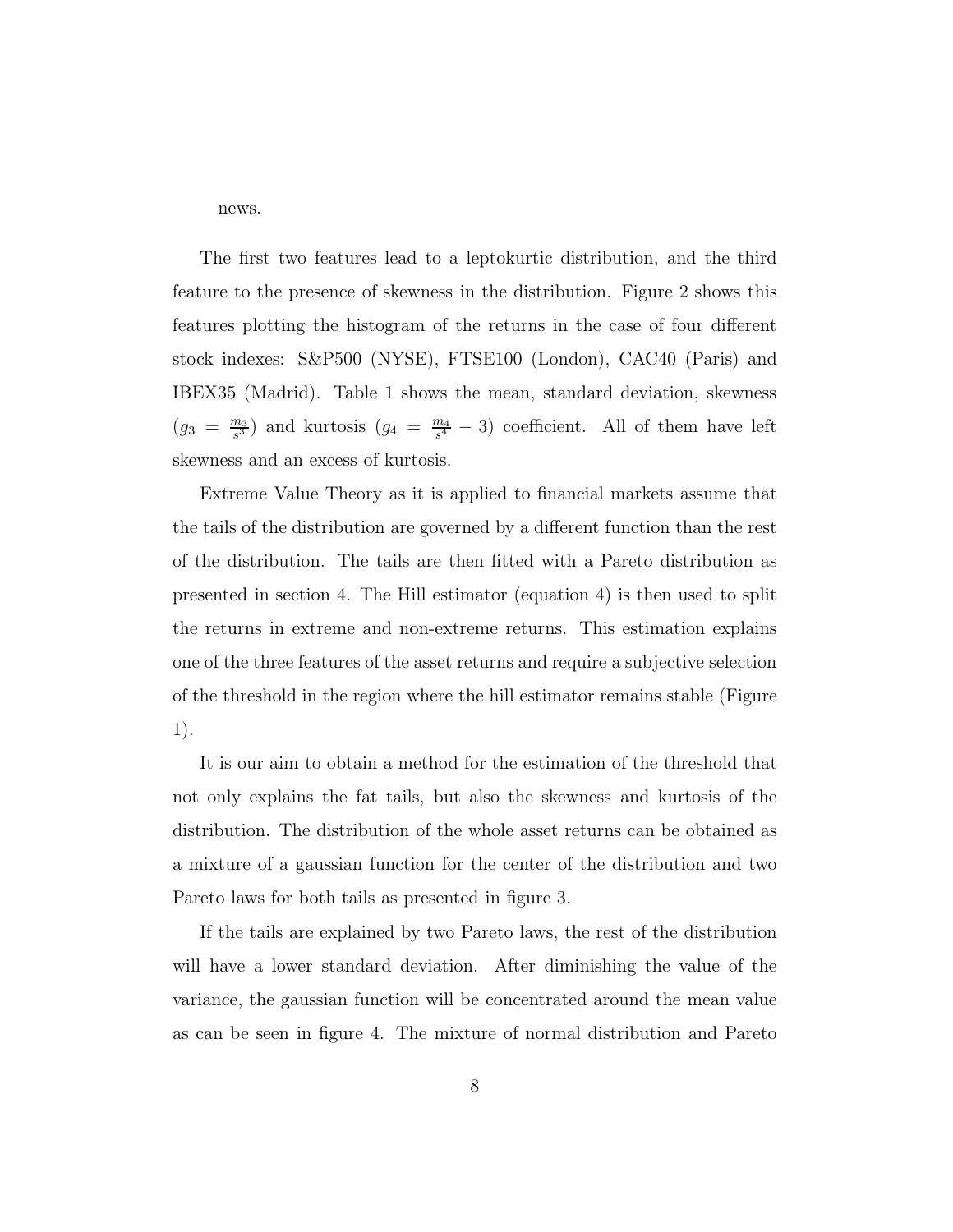laws would explain not only the fat tails but the cluster on the mean value and even the skewness if we consider a different Pareto law for each tail.

We propose to fit the lower price movements to a normal distribution instead of trying to fit the tails of the distribution. Our proposal is to identify the asset returns that cannot be considered gaussian, and will be treated as outliers that we will be modelled by a Pareto distribution.

Given a time series of asset returns,  $x_i$ , the process of identification of the values from both distribution will be as follows:

- 1. We define the absolute returns,  $y_i = |x_i| \forall i = 1, \ldots, T$ . A higher value will imply a strong movement of the asset price, doesn't matter if it is positive or negative.
- 2. We order the values of  $y_j$ , such as  $y_1 \ge y_2 \ge y_3 \ge \ldots \ge y_T$ , and save the ordination index.
- 3. We test the normality hypothesis for the subset  $\{x_j\}\forall j = r, \ldots, T$ .
- 4. We select the value of r that produce a better result in the normality test.

As we eliminate the extremal values we reduce the excess of kurtosis. The kurtosis coefficient for the returns of the FTSE 100 index is plotted in figure 5a. After eliminating a sufficient number of extreme value we pass from a leptokurtic to a platykurtic distribution. But also the skewness of the distribution (figure 5b) is reduced in the process. In Figure 6 can be seen the resulting distributions for the four indexes.

In order to test the normality of the distribution we have chosen three methods: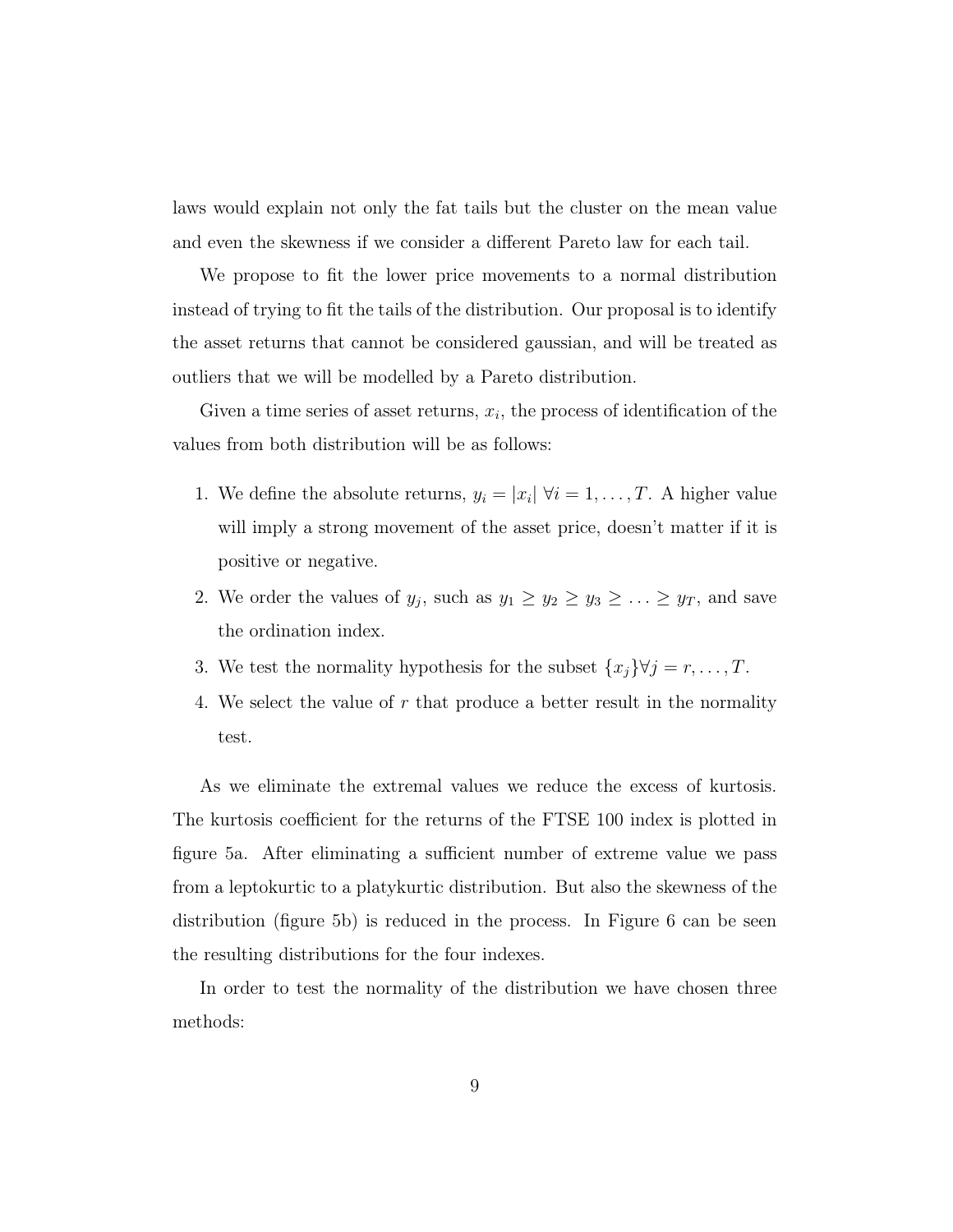1.  $\chi^2$  goodness of fit. Also known as test  $\chi^2$ , this test present as null hypothesis that the sample has been obtained from a variable with probability distribution equal to P, i.e. the normal distribution.

We will have a sample called  $X$  with observations that could be classified in r classes (i.e. the intervals of an histogram). We could represent this categories by  $A_1, A_2, \ldots, A_r$ . In the sample X there are  $n_1$  elements that belongs to category  $A_1$ ,  $n_2$  elements that belongs to  $A_2$ and so on. Under the null hypothesis, we know the probability of each class,  $P(A_i) = p_i$ , where  $p_1 + p_2 + \ldots + p_r = 1$ . The probability of obtaining  $n_1, n_2, \ldots, n_r$  elements of each class will have a multinomial distribution with probabilities,

$$
P(n_1, n_2, \dots, n_r) = \frac{n!}{n_1! \cdots n_r} p_1^{n_1} \cdots p_r^{n_r}
$$
 (5)

where each  $n_i$  has a marginal binomial distribution  $B(n, p_i)$  with an expected value,  $E(n_i) = np_i = E_i$ . This expected value called  $E_i$ represents the number of observations belonging to class  $A_i$ , that we expect if the null hypothesis is true. So we construct an statistic,

$$
\sum_{i=1}^{r} \frac{(n_i - E_i)}{E_i} \chi_{r-k-1}^2
$$
 (6)

under the null hypothesis, where  $k$  is the number of parameters estimated on the null hypothesis distribution (i.e.  $\mu$  and  $\sigma$  in the case of a normal distribution)

For a continuous distribution we obtain the classes and the  $n_i$  values from an histogram, and the correspondent  $p_i$  from the expression  $F(x_i) - F(x_{i+1})$  where  $x_i$  and  $x_{i+1}$  are the extremes of the interval. In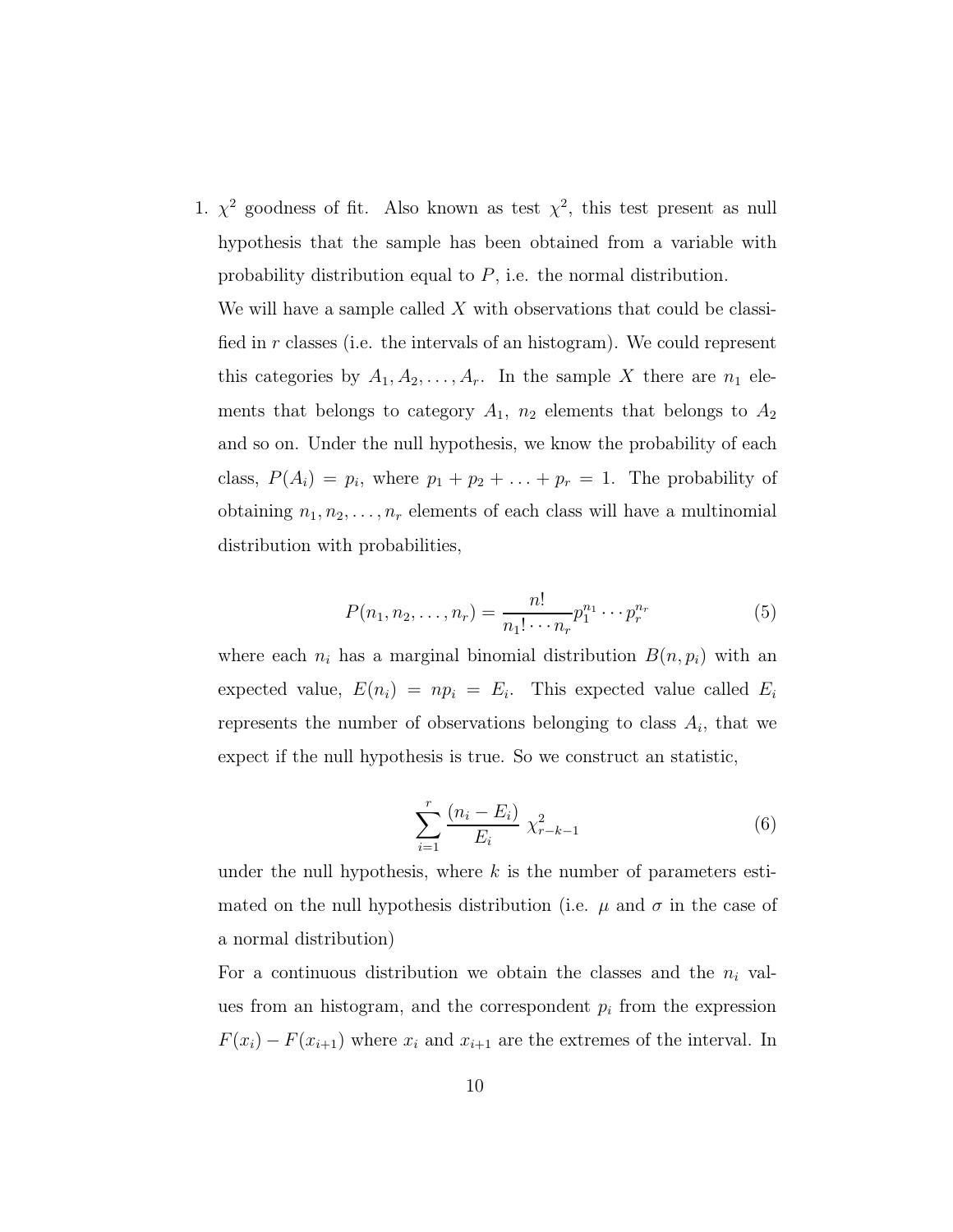order to obtain not-empty intervals we select the extremes  $x_i$  that have equal values of  $n_i$ .

2. Kolmogorov Smirnov test. It compares the values of the theorized normal distribution function and the empirical sample distribution. The test compute the maximum difference between both distributions (equation 7).

$$
D = \sup_{x} |F_t(x) - F_r(x)| \tag{7}
$$

3. Jarque Bera test (Jarque and Bera, 1980). It is based on the kurtosis and skewness coefficients, comparing the results of both coefficients in the sample with the values of a gaussian distribution (equation 8).

$$
JB = \frac{T - k}{6} \left( \left( \frac{m_3}{s_3} \right)^2 + \left( \frac{m_4}{s_4} - 3 \right)^2 \frac{1}{4} \right) \sim \chi_2^2 \tag{8}
$$

In figure 7 it is possible to see how as we eliminate the extreme values of the sample, the Jarque-Bera test gives increasing values, reaching a threshold in which the test accept the null hypothesis of normality. Figure 7 implies that for the FTSE 100 index it is possible to reach a pvalue of 0.999 in the Jarque-Bera test. If we continue eliminating values we pass from a problem from the leptokurtic shape of the distribution to the opposite problem of platykurtic distribution. This is clear if we observe figure 5 where the kurtosis and skewness of the distribution is presented against the number of extremal returns subtracted. In the same figure 5 it is possible to see the value of the threshold a for the three normality tests used. Jarque-Bera select a value that gives skewness and kurtosis coefficients closer to the ones expected in a normal distribution.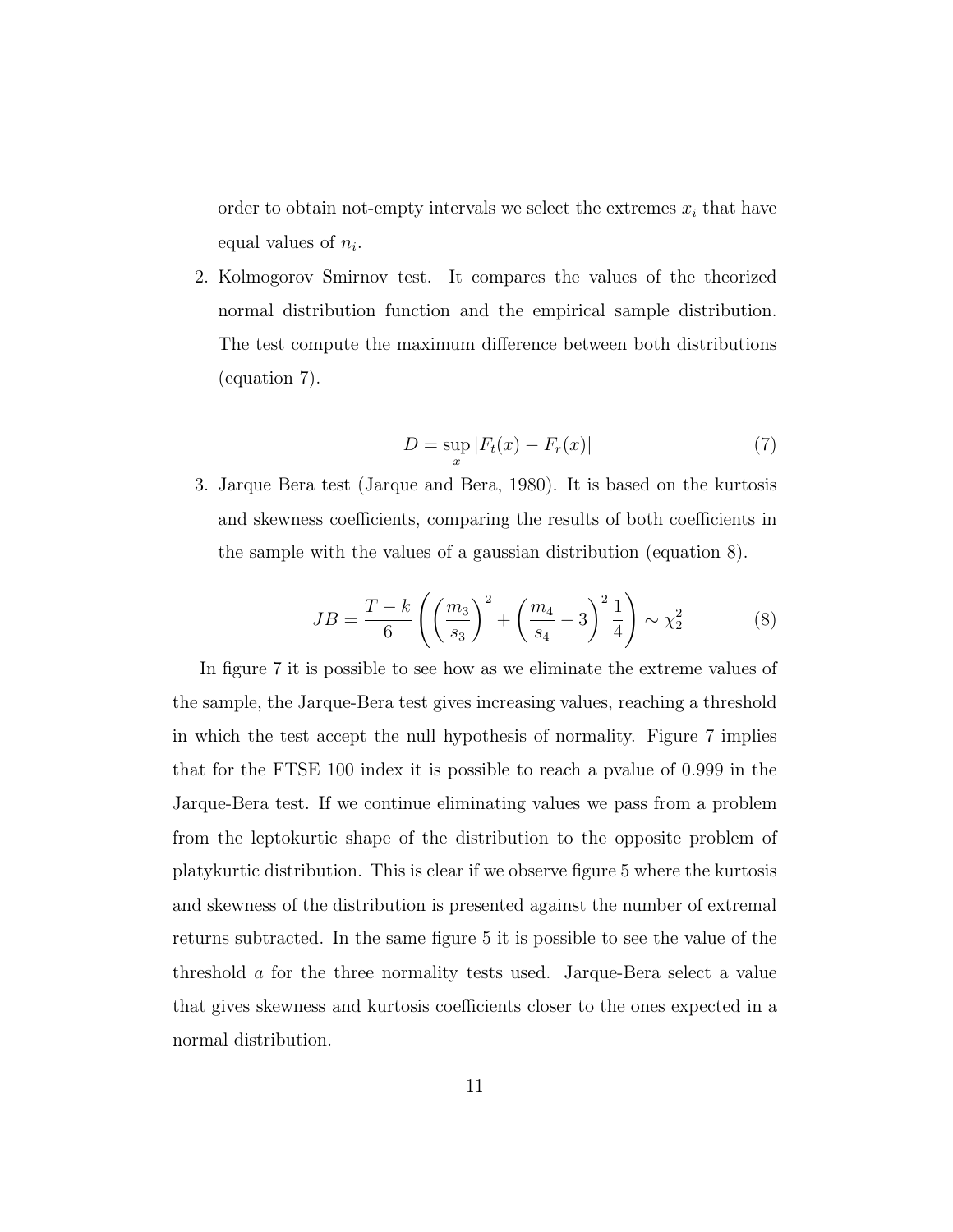#### 6. Conclusions

Fama (1963) and Mandelbrot (1965) proved empirically that stock returns do not have a Gaussian Distribution so it is necessary to select an alternative distribution that allows skewness and leptokurtic behaviour. The Extreme Value Theory is increasingly used in the modelling of financial time series and the Pareto Distribution is one of the most widely used because it allows non-normal behaviour.

The estimation of the tail index is usually obtained by plotting the Hill Estimator for different values of the threshold, choosing that value where this estimator becomes stable. However, this procedure requires a subjective choice on the part of the researcher and in addition it is not automatic.

This paper provides a new method for estimating the tail index of the distribution of stock returns.In this paper, successive normality tests are realized over the whole of the distribution in order to estimate a Gaussian Distribution for the central returns and two Pareto distributions for the tails.

It is possible to see that the threshold estimations obtained by the normality tests lies in the plateau of the Hill plot (figure 1). These threshold estimators are consistent with the results obtained with the Hill plot, but with the great advantage of been an automatic procedure that can be compute without the need of an external agent that takes the decision.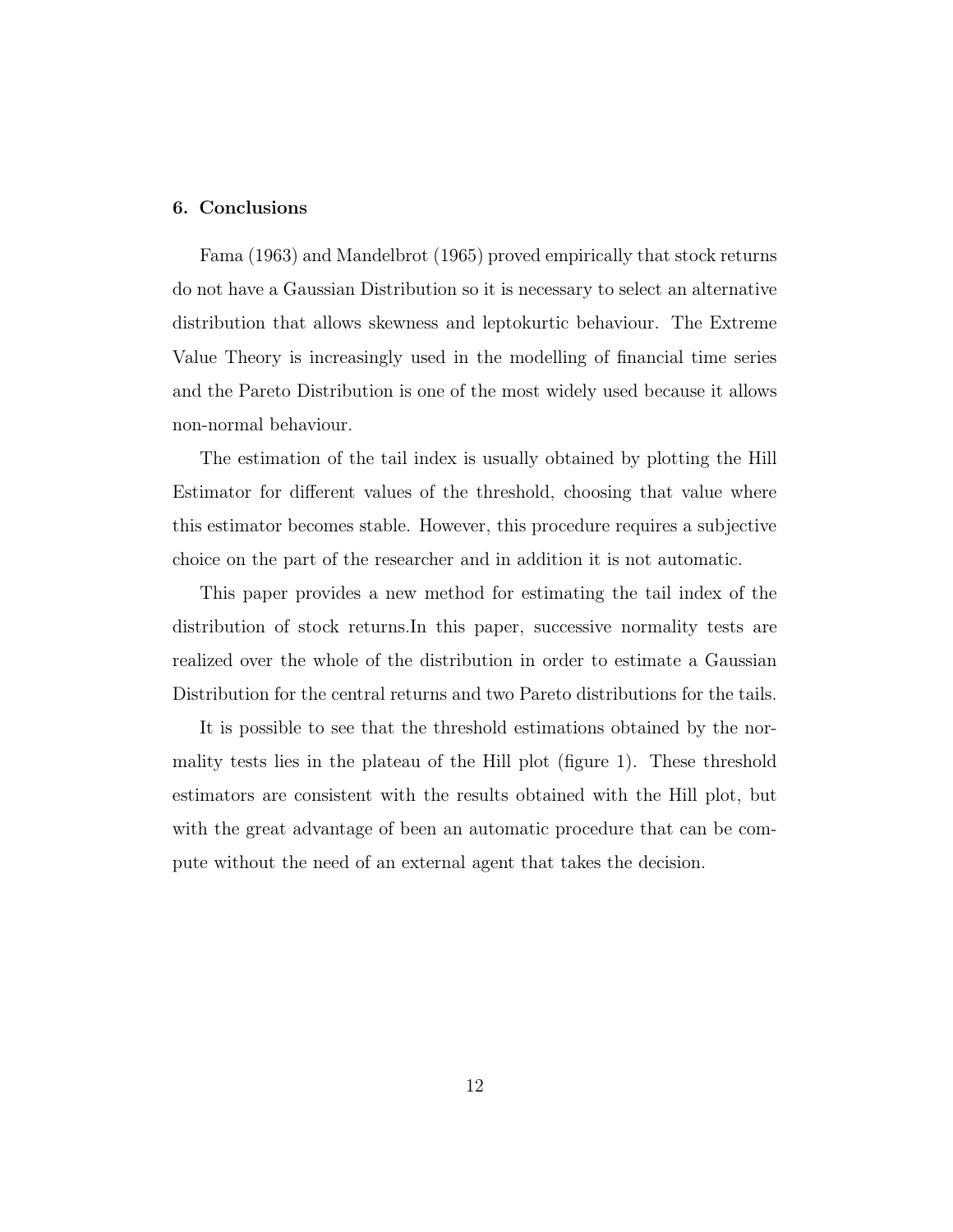#### References

- Beirlant, J., Teugels, J., Vynckier, P., 1996. Practical analysis of extreme values. Tech. rep., Leuven University Press, Leuven.
- Bensalah, Y., 2000. Steps in applying extreme value theory to finance: A review. Working Paper 20, Bank of Canada.
- Danielsson, J., Hartmann, P., de Vries, C. G., January 1998. The cost of conservatism: Extreme returns, value-at-risk, and the basle multiplication factor. Risk.
- Drees, H., de Haan, L., Resnick, S., 2000. How to make a hill plot. The Annals of Statistics 28, 254–274.
- Embrechts, P., Klüppelberg, C., Mikosch, T., 1997. Modelling Extremal Events. Springer Verlag, Berlin.
- Embrechts, P., Resnick, S., Samorodnitsky, G., 1999. Extreme value theory as a risk management tool. North American Actuarial Journal 3, 30–41.
- Fama, E. F., 1963. Mandelbrot and the stable paretian hypothesis. Journal of Business 36 (4), 420–429.
- Fama, E. F., 1965. The behavior of stock market prices. Journal of Business 38, 34–105.
- Galambos, J., 1978. The Asymptotic Theory of Extreme Order Statistics. John Wiley & Sons, New York.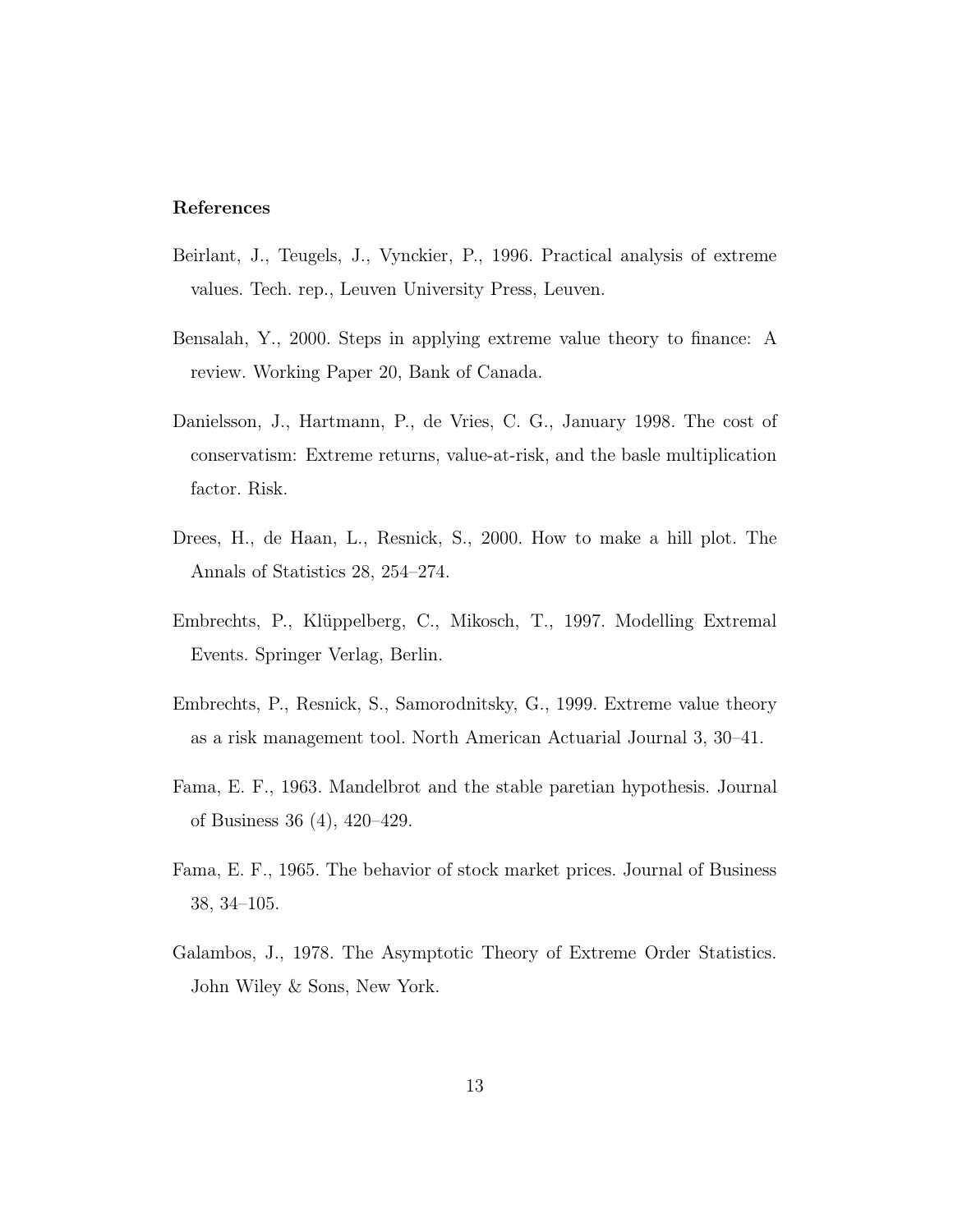- Gnedenko, B., 1943. Sur la distribution limite du terme maximum d'une serie aleatoire. Annals of Mathematics 44, 423–453.
- Haan, L. D., Resnick, I. S., Rootzen, H., de Vries, C., 1989. Extremal behavior of solutions to a stochastic difference equation with applications to arch process. Stochastic Processes and Their Applications 32, 213–224.
- Hill, B., 1975. A simple general approach to inference about the tail of a distribution. Annals of Statistics 3, 1163–1174.
- Jansen, D., de Vries, C., 1991. On the frequency of large stock returns: putting booms and busts into perspective. Review of Economics and Statistics 73, 18–24.
- Jarque, C. M., Bera, A. K., 1980. Efficient tests for normality, homoscedasticity and serial independence of regression residuals. Economics Letters (6), 255–259.
- Jenkinson, A., 1955. The frequency distribution of the annual maximum (or minimum) values of meteorological elements. Quarterly Journal of the Royal Meteorological Society 87, 145–158.
- Longin, F., 1996. The asymptotic distribution of extreme stock market returns. Journal of Business 69, 383–408.
- Mandelbrot, B., 1963. The variation of certain speculative prices. Journal of Business 36, 394–419.
- McCulloch, J., JAN 1997. Measuring tail thickness to estimate the stable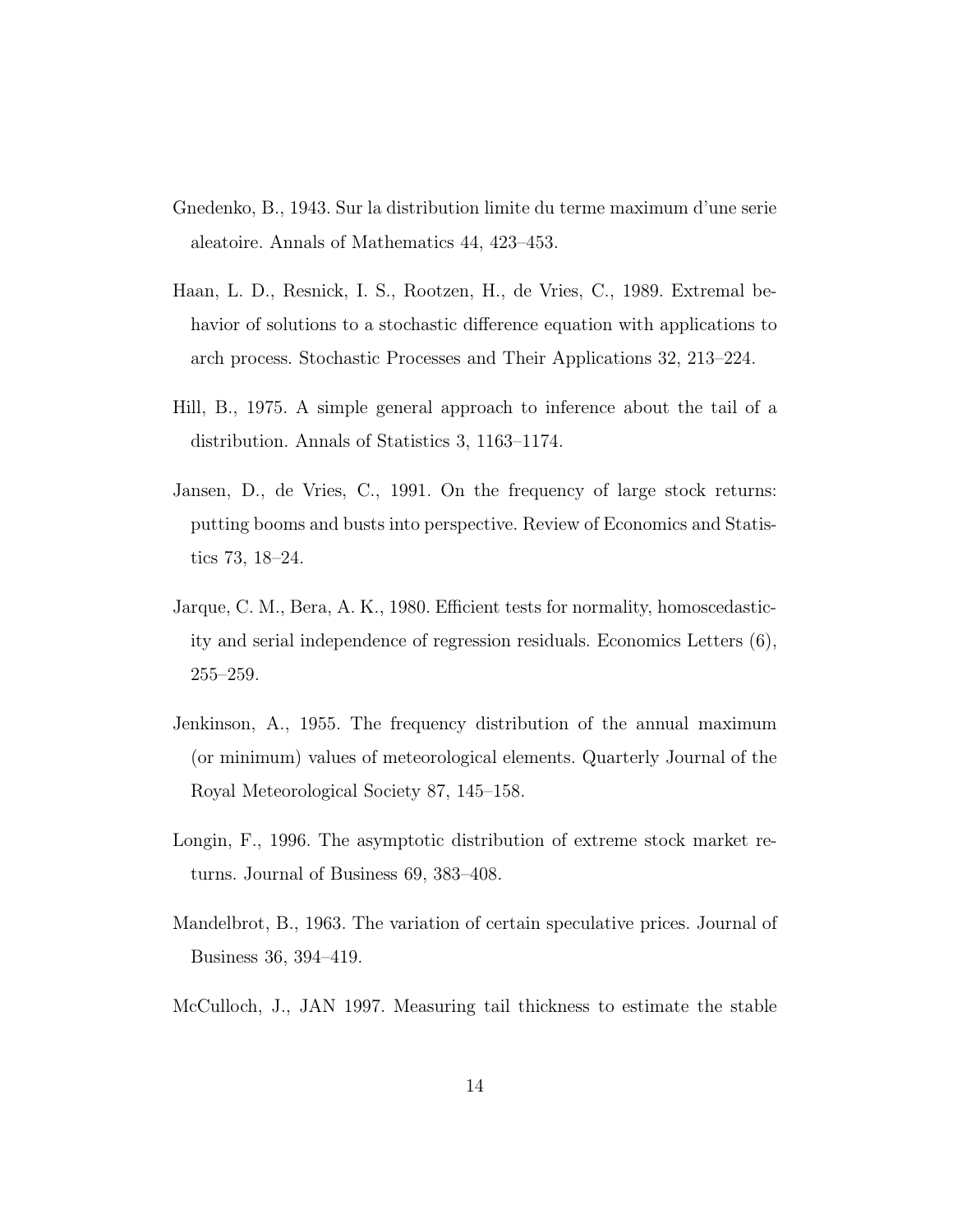index alpha: A critique. Journal of Business & Economic Statistics 15 (1), 74–81.

- Mittnik, S., Paolella, M., Rachev, S., 1998. A tail estimator for the index of the stable paretian distribution. Communications in Statistics Theory and Methods 27 (5), 1239–1262.
- Mittnik, S., Paolella, M. S., Rachev, S. T., 2000. Diagnosing and treating the fat tails in financial returns data. Journal of Empirical Finance (7), 389–416.
- Mittnik, S., Rachev, S., 1993. Modeling asset returns with alternative stable models. Econometric Reviews 12, 261–330.
- Parkinson, M., 1980. The extreme value method for estimating the variance of the rate of returns. Journal of Business 53, 61–65.
- Pickands, J., 1975. Statistical inference using extreme order statistics. Annals of Statistics 3, 119–131.
- Reiss, R., Thomas, M., 1997. Statistical Analysis of Extreme Values. Birkhäuser, Basel.
- Resnick, S., 1997. Heavy tail modeling and teletraffic data. Annals of Statistics 25 (5), 1805–1869.
- Rothschild, M., Stiglitz, J. E., 1970. Increasing risk: I. a definition. Journal of Economic Theory 2, 225–243.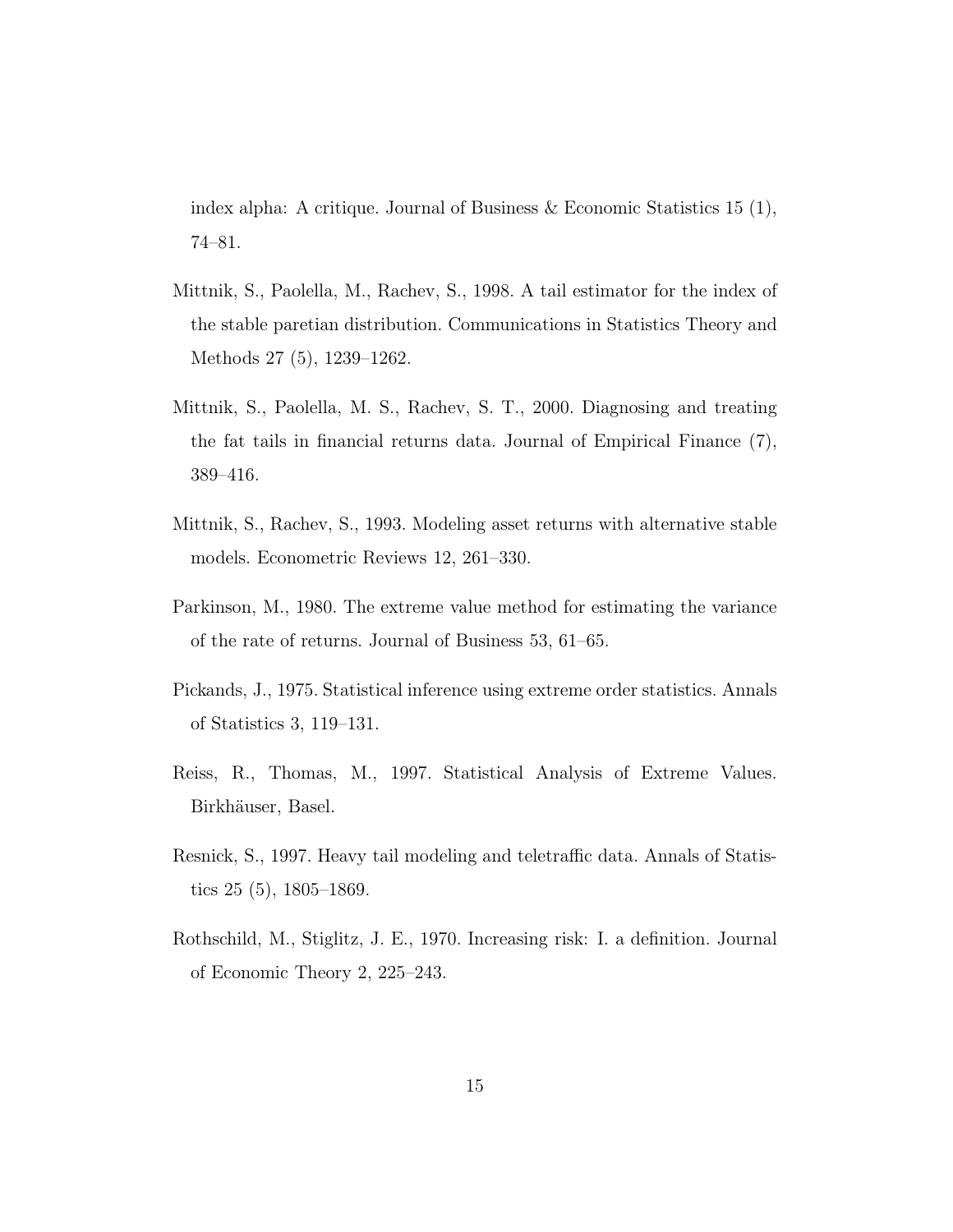

Figure 1: Hill plot of the FTSE 100 index and the values of the tail threshold with the normality tests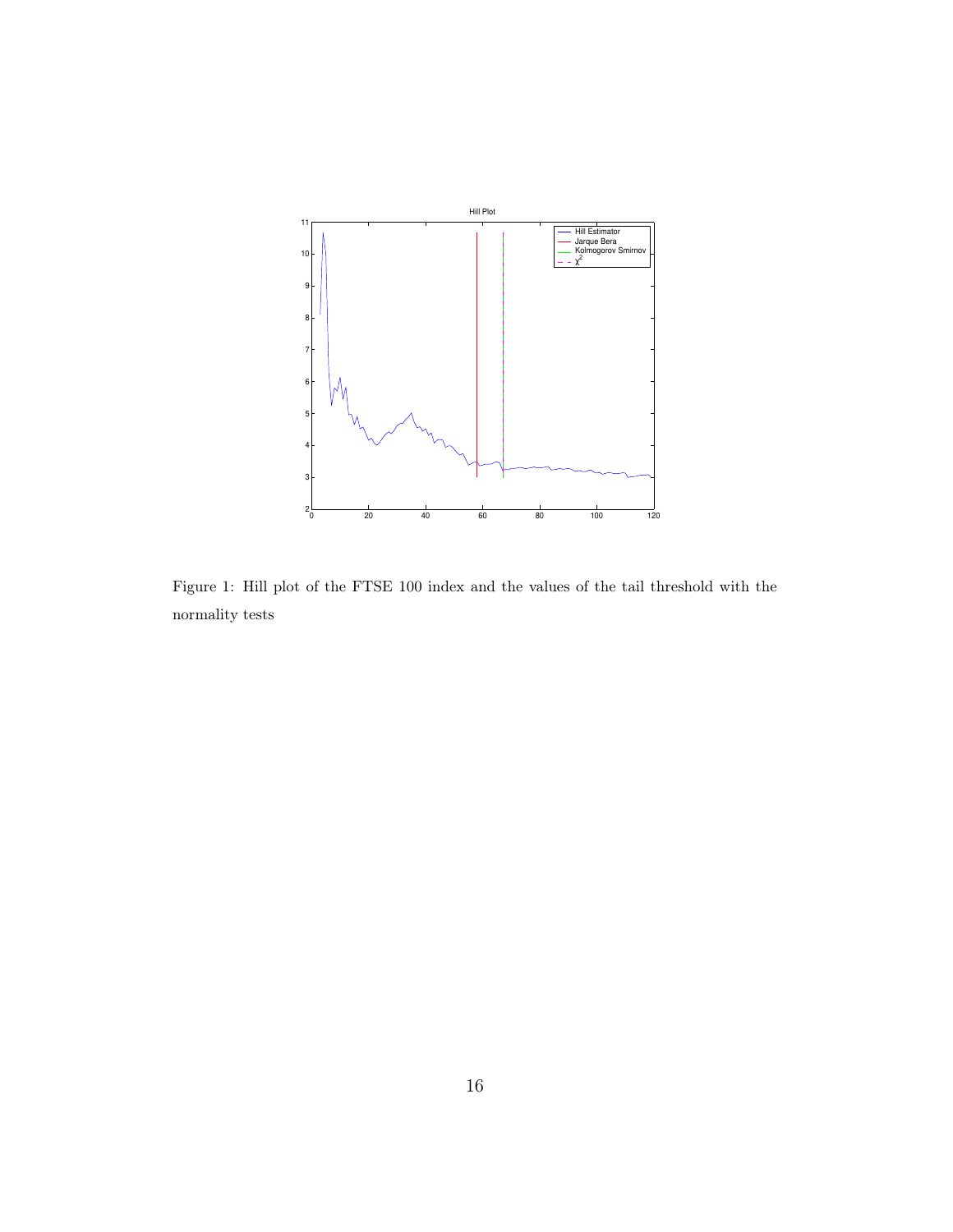

Figure 2: Histogram of the returns of the indexes S&P 500, FTSE 100, CAC 40 and IBEX 35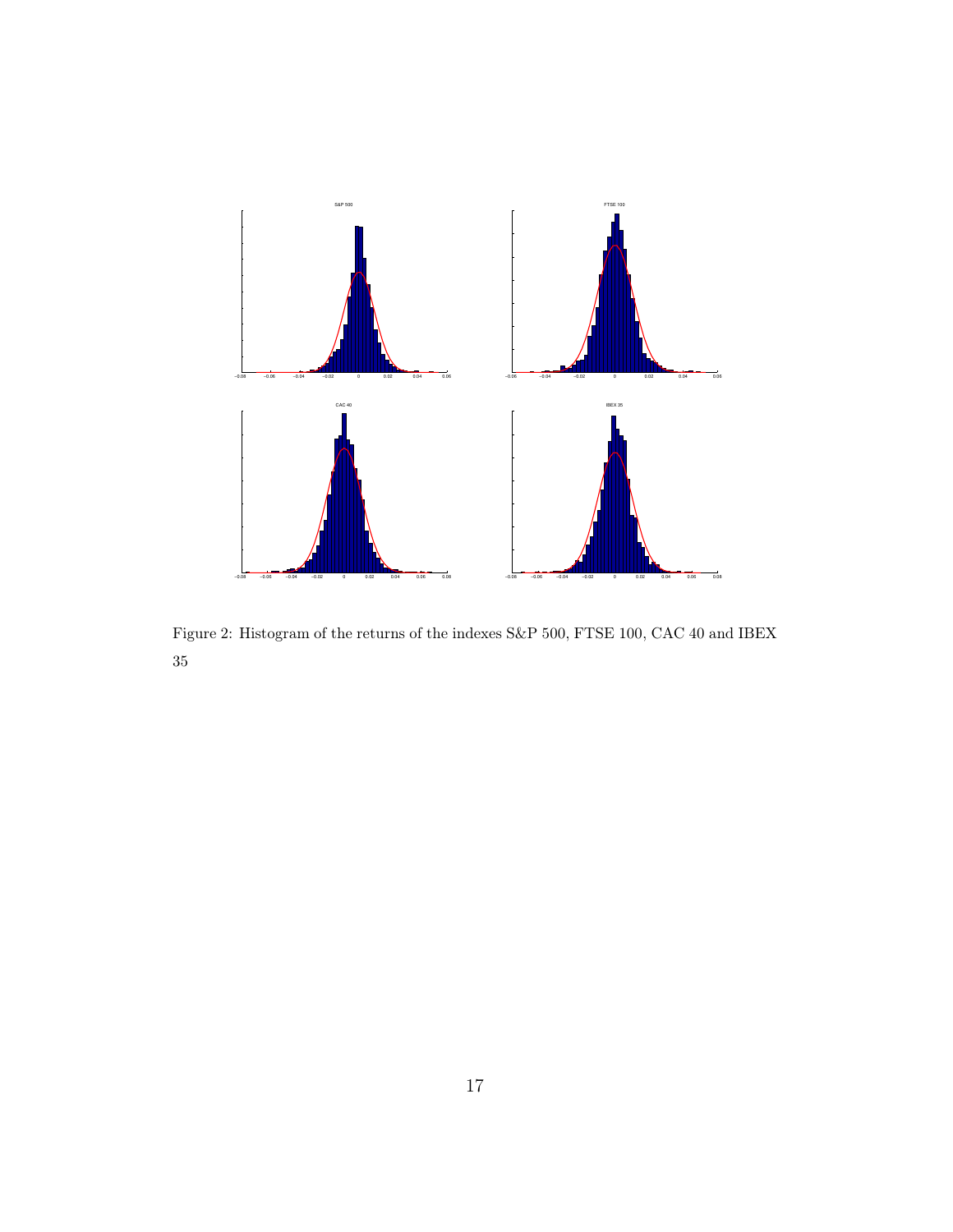

Figure 3: Gaussian distribution with two Pareto distribution added for the tails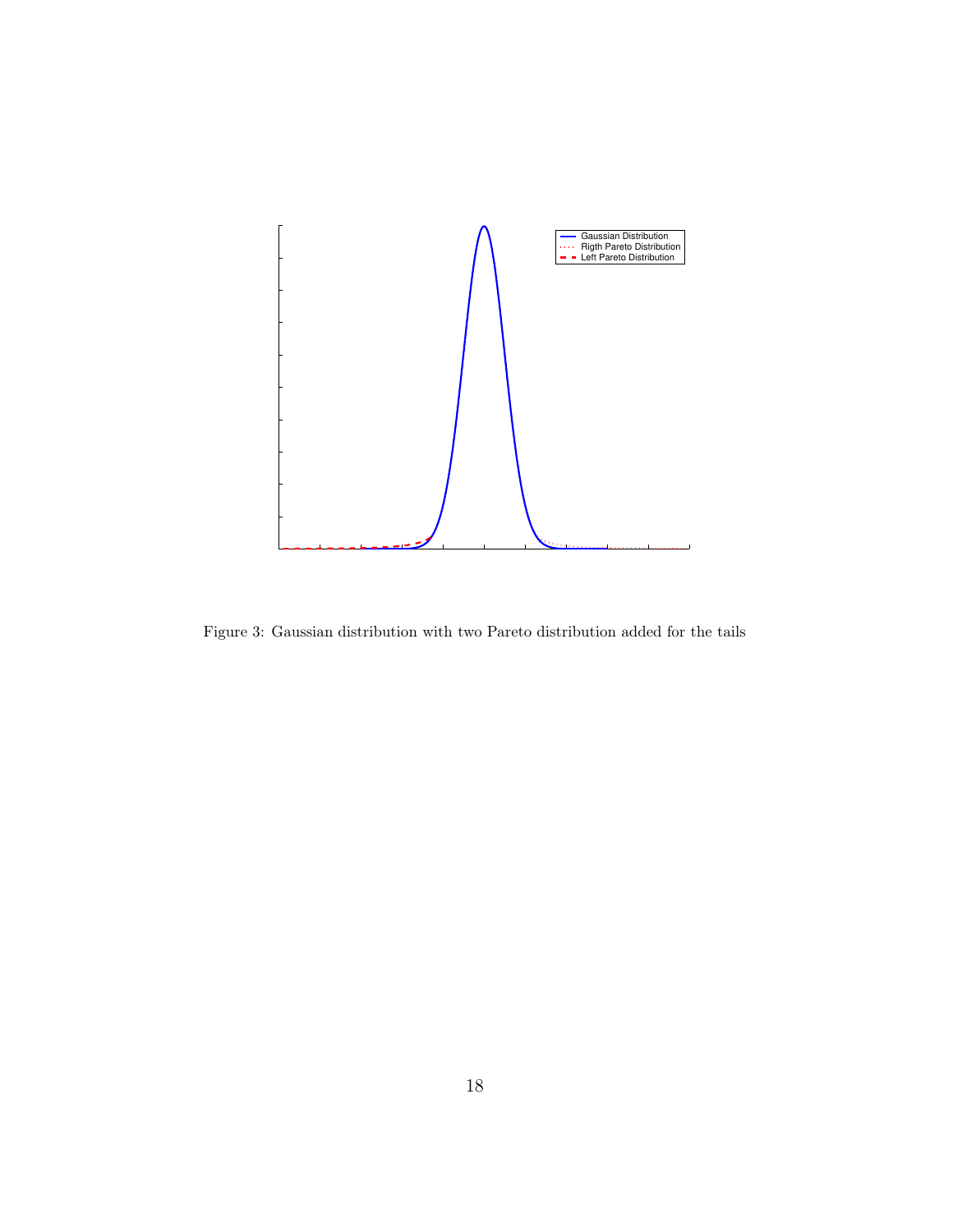

Figure 4: Gaussian distributions with different values of standard deviation.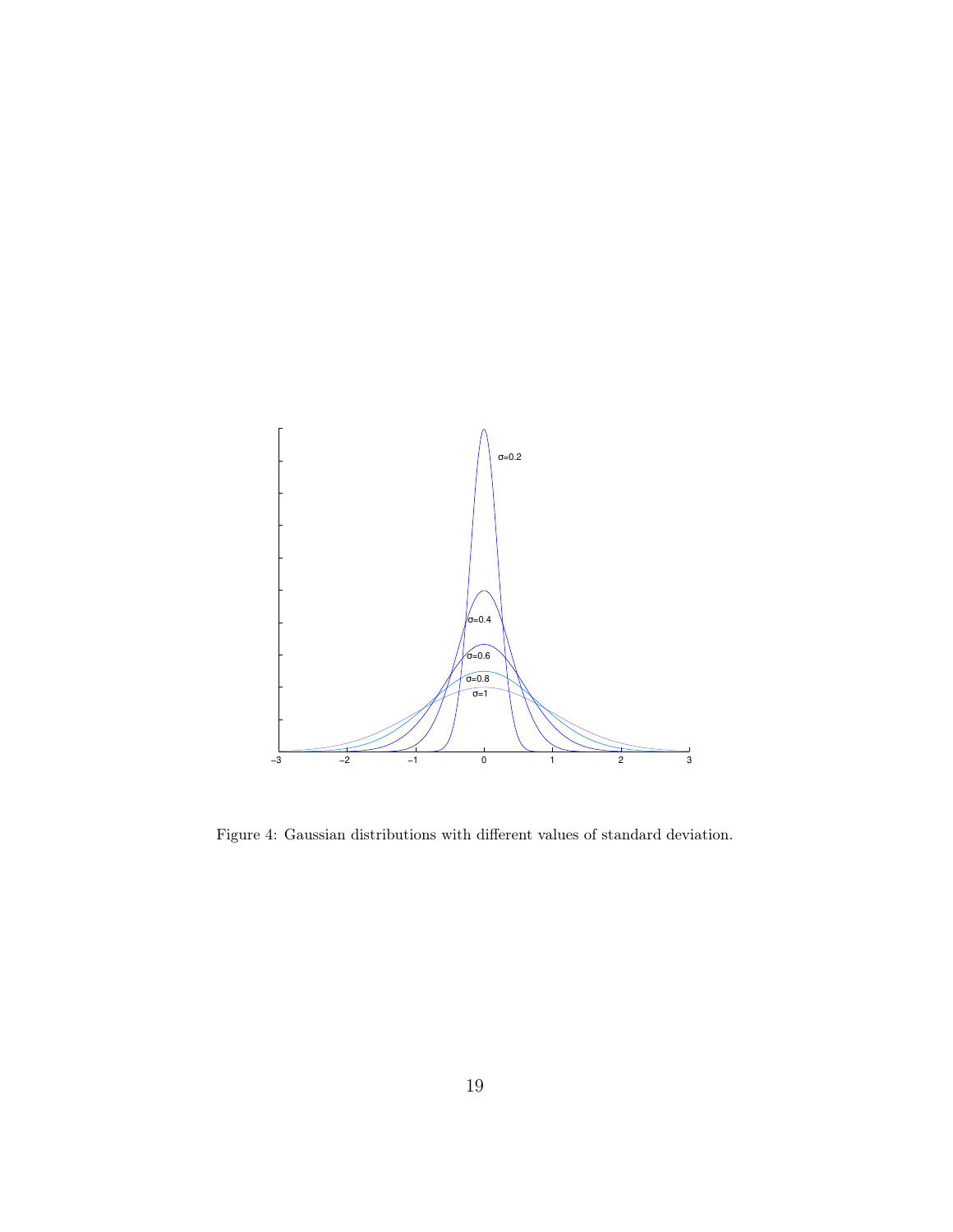|                 | Mean        | Std. Deviation | <b>Skewness</b> | kurtosis    |
|-----------------|-------------|----------------|-----------------|-------------|
| S&P 500         | 0,000284268 | 0,010479535    | $-0,123687694$  | 3,922177894 |
| <b>FTSE 100</b> | 0,000164333 | 0,01055061     | $-0,130502363$  | 2,8471159   |
| $CAC$ 40        | 0,000147307 | 0,013697291    | $-0,1205063$    | 2,544084239 |
| IBEX 35         | 0,000214679 | 0,013742123    | $-0,145496279$  | 2,757789877 |

Table 1: Descriptive statistics from four stock index daily returns(S&P 500, FTSE 100, CAC 40, IBEX 35)

Table 2: Number of observation subtracted in each index according with the gaussian test used

|          |     | Jarque - Bera Kolmogorov - Smirnov | $\chi^2$ |
|----------|-----|------------------------------------|----------|
| S&P 500  | 178 | 381                                | 433      |
| FTSE 100 | 111 | 134                                | 135      |
| $CAC$ 40 | 84  | 111                                | 95       |
| IBEX 35  | 113 | 201                                | 179      |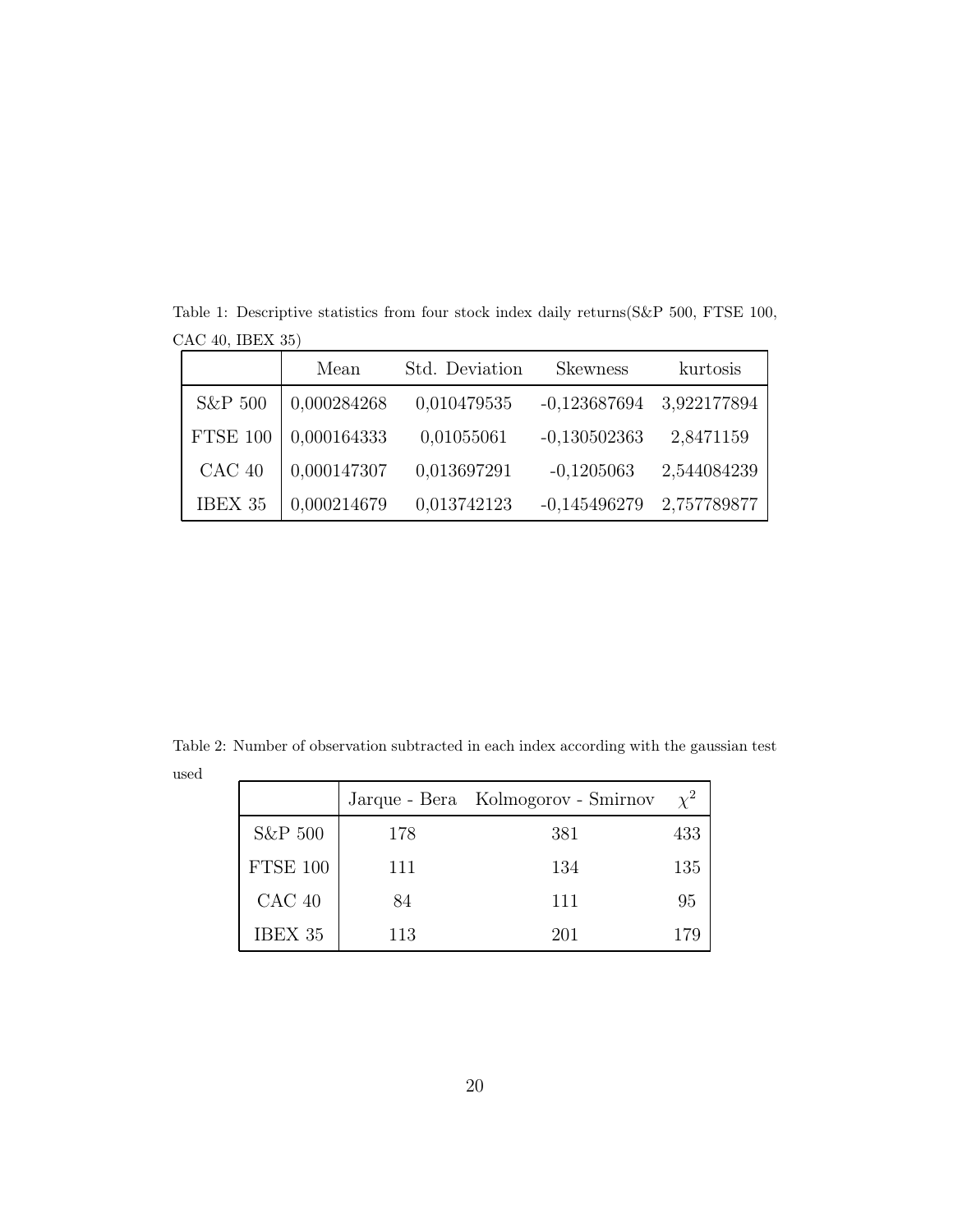

Figure 5: Returns of FTSE 100 (a. Skewness Coefficient and b. kurtosis Coefficient). In each case the number of extreme values eliminated is represented in  $x$  axis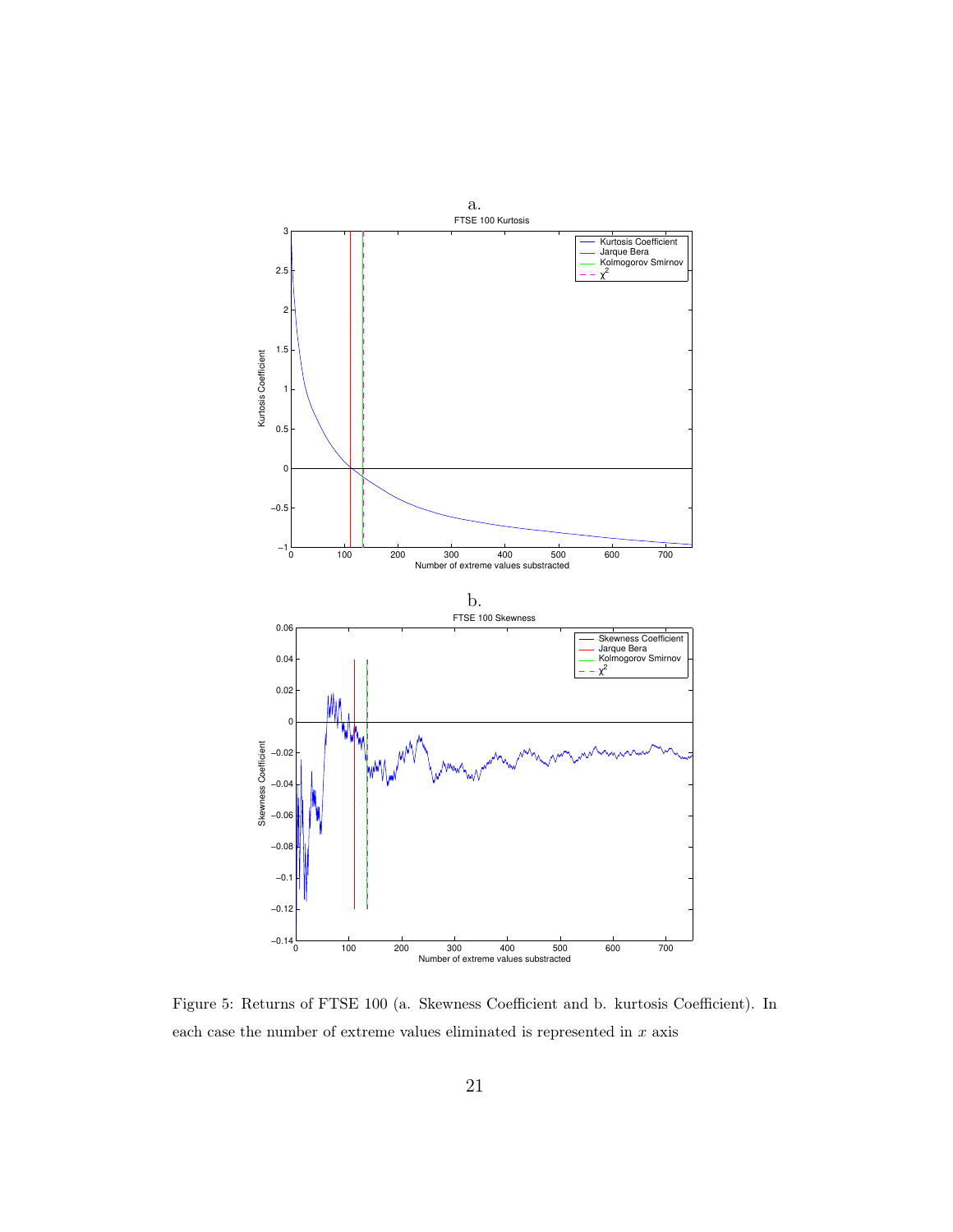

Figure 6: Histogram of the returns of the indexes S&P 500, FTSE 100, CAC 40 and IBEX 35 after eliminating the outliers